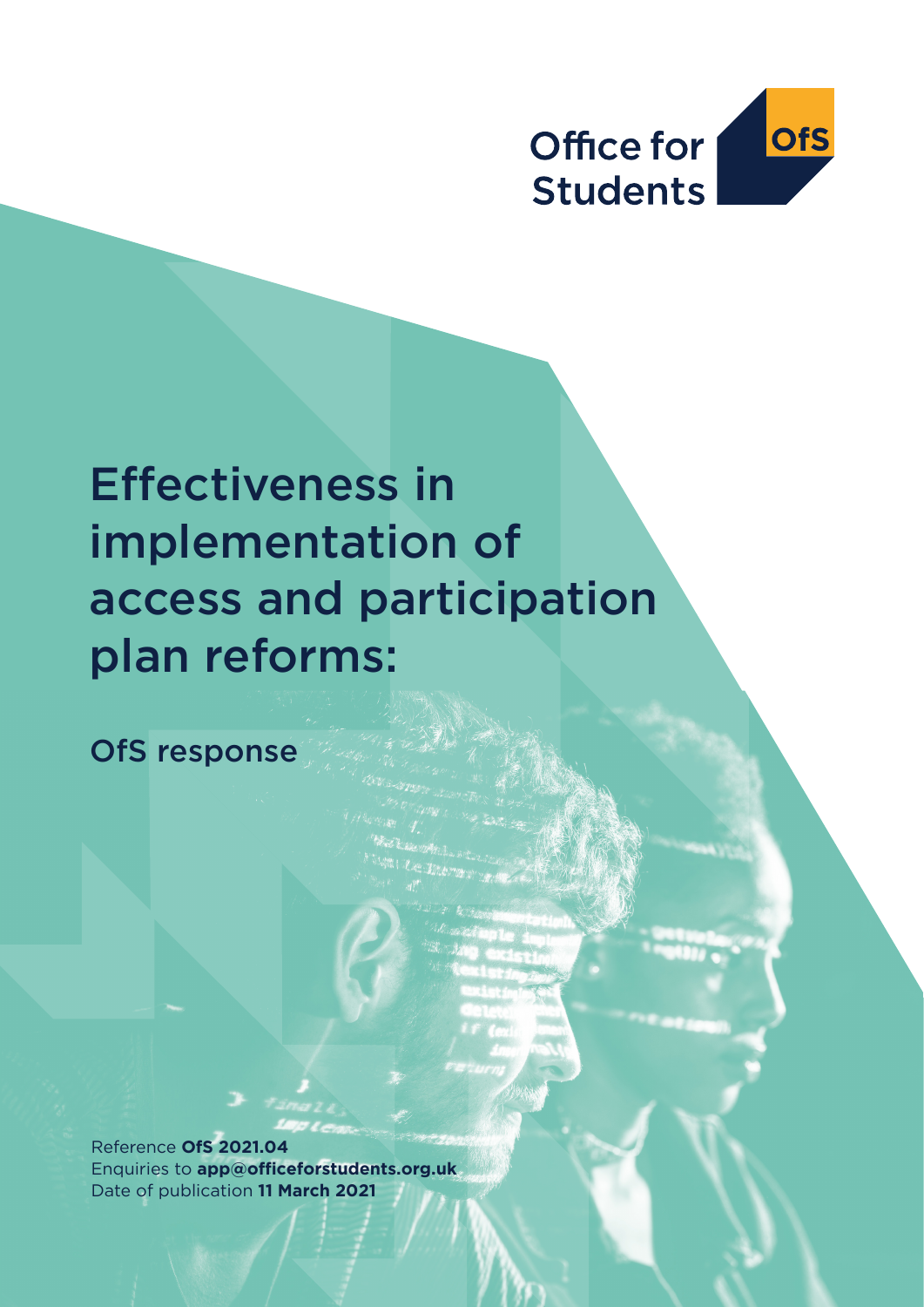## Effectiveness in implementation of access and participation plan reforms: OfS response

### **Contents**

| Introduction                                                | $\overline{2}$  |
|-------------------------------------------------------------|-----------------|
| How access and participation plans have changed             | $\overline{2}$  |
| <b>Overview</b>                                             | 5               |
| Delivering on access and participation ambitions            | 5               |
| The coronavirus pandemic and underrepresented students      | 6               |
| Key themes and findings identified in the evaluation        | 8               |
| Increased senior leadership oversight                       | 8               |
| OfS key performance measures and APP targets and objectives | 9               |
| Competition for underrepresented students                   | 10 <sup>°</sup> |
| Student engagement                                          | 11              |
| Evaluation                                                  | 12              |
| Access and participation data dashboard                     | 13              |
| OfS communications                                          | 14              |
| Providers with small numbers of higher education students   | 15              |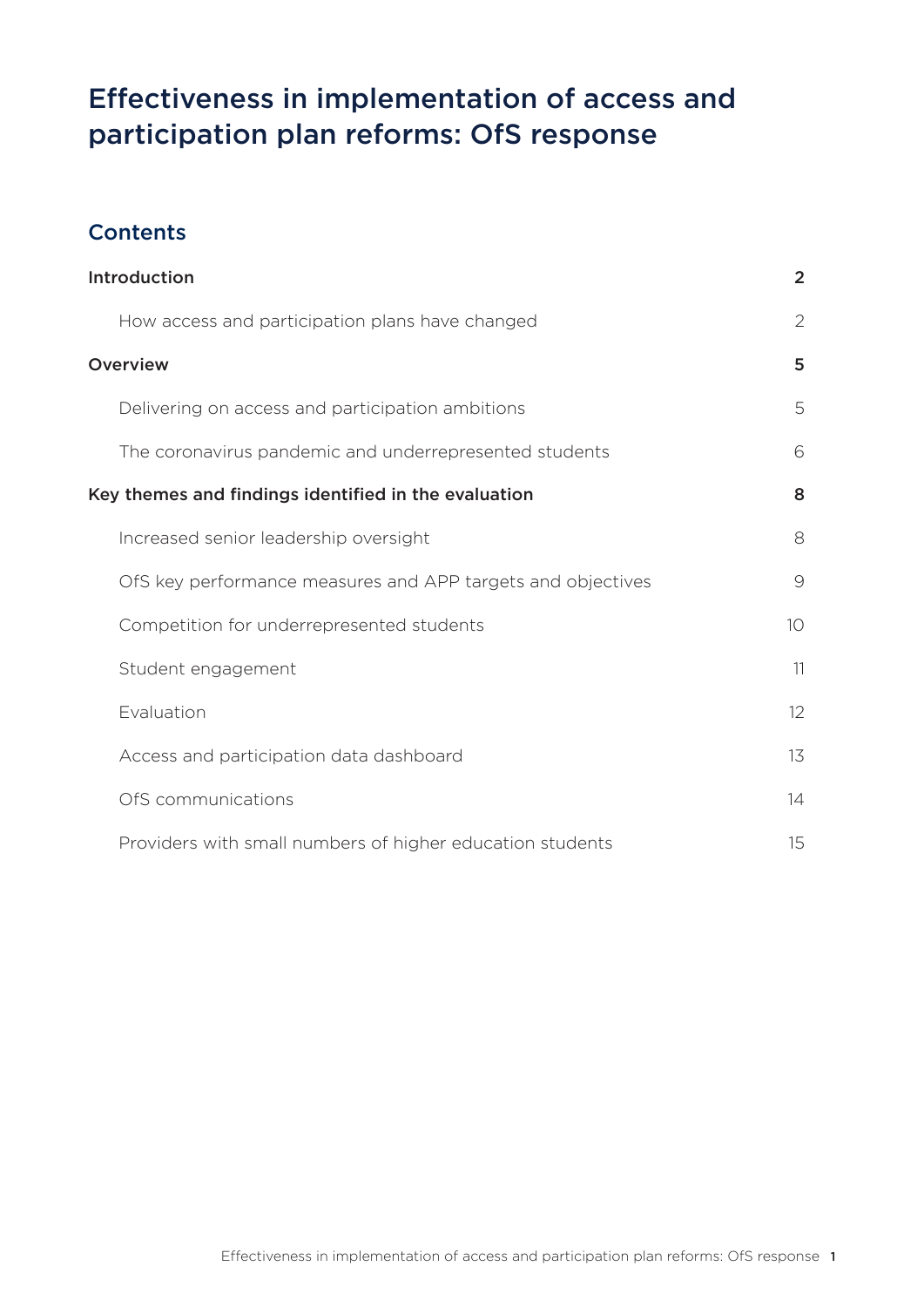## Introduction

This report responds to the key themes identified in an independent evaluation of the OfS's reforms to access and participation. The evaluation, carried out by the Nous Group (the evaluation), examined how far the reforms led to ambition and positive change in provider behaviour necessary for equality of opportunity in higher education and gathered feedback on the OfS's approach to assessing plans.

This report summarises the key themes that appear in the independent evaluation and should be read alongside the evaluation's full report.<sup>1</sup> It sets out our response to the key themes raised in the evaluation by reference to our current policy position and the relevant legislative requirements for access and participation plans (APPs). It is not intended as guidance.

## How access and participation plans have changed

Regulatory notice 1 sets out that English higher education providers are required to have an approved APP if they are registered in the Approved (fee cap) category of the OfS Register and wish to charge above the basic tuition fee cap for 'qualifying persons' on 'qualifying courses'.

This requirement stems from ongoing registration condition A1 and was put in place pursuant to section 12 of the Higher Education and Research Act 2017. Condition A1 states that an Approved (fee cap) provider intending to charge fees above the basic amount to qualifying persons on qualifying courses must:

- a. Have in force an access and participation plan approved by the OfS in accordance with HFRA
- b. Take all reasonable steps to comply with the provisions of the plan.

In 2018, the OfS consulted extensively with providers, students and others on fundamental reform to APPs, which emphasised the need for providers to be more ambitious and focused on outcomes.<sup>2</sup> The key elements were:

- a longer timescale for plans (a maximum of five years) based on risk, which allows providers to take a more strategic view of their investment and activity, while ensuring that those with weaker APPs are appropriately monitored
- a requirement for providers to develop a smaller number of outcomes-focused targets to capture the impact of their work, aligning with the OfS's key performance measures (KPMs) where appropriate

<sup>1</sup> See www.officeforstudents.org.uk/publications/evaluation-of-access-and-participation-planreforms/independent-evaluation/

<sup>2</sup> See www.officeforstudents.org.uk/publications/a-new-approach-to-regulating-access-andparticipation-in-english-higher-education-consultation-outcomes/

<sup>2</sup> Effectiveness in implementation of access and participation plan reforms: OfS response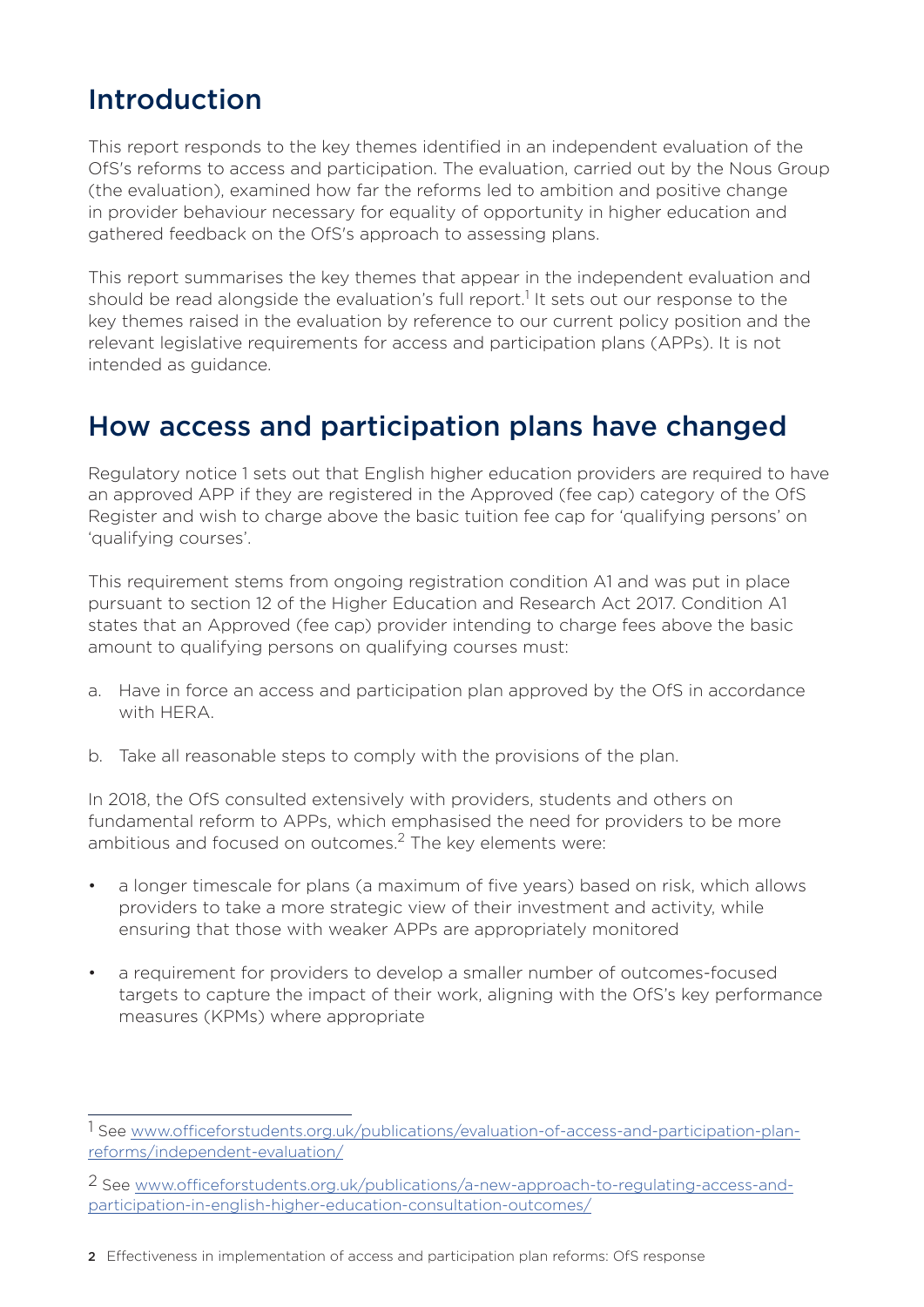• predicted expenditure on measures to improve access to higher education, financial support for students, and investment in evaluating access and participation activity.

Following the consultation, in February 2019 we published updated guidance about APPs submitted from  $2020-21$ <sup>3</sup> From this point, all plans had to include:

- a detailed self-assessment of the provider's progress in closing equality gaps across all stages of the student lifecycle and among students from underrepresented groups
- clearly articulated and measurable aims and objectives relating to each underrepresented group and stage of the lifecycle identified in the performance assessment
- ambitious, clearly defined, outcomes-based targets reflecting areas for development, aligned to the OfS's KPMs where appropriate, and set over five years with milestones to monitor progress
- strategic measures which demonstrate continuous improvement in practice and outcomes for students in relation to access, success and progression
- evidence of how students from a range of backgrounds have been involved in the design, implementation and evaluation of the plan, and the mechanisms in place for students to engage in a meaningful way
- a robust and credible evaluation strategy
- how the plan will be monitored, including engagement of governing bodies and students in the process
- forecast investment in respect of access measures, financial support, and evaluation and research.

We commissioned Nous Group to conduct an independent evaluation of the APP process once we had completed most assessments of the 2020-21 to 2024-25 APPs. The overarching purpose of the review was to consider to what extent the OfS's reforms relating to access and participation have led to the increase in ambition and positive change in provider behaviour necessary for equality of opportunity in higher education. The review was completed in two parts:

- Part 1: Analysis of changes in the content of the 2018-19 Office for Fair Access (OFFA) access agreements, to the OfS 2019-20 APPs and the five-year 2020-21 to 2024-25 APPs.
- Part 2: A comprehensive stakeholder review, involving provider staff (senior leaders and operational staff), students (elected students' union officers, students' union

<sup>3</sup> See www.officeforstudents.org.uk/publications/regulatory-notice-1-access-and-participationplan-guidance/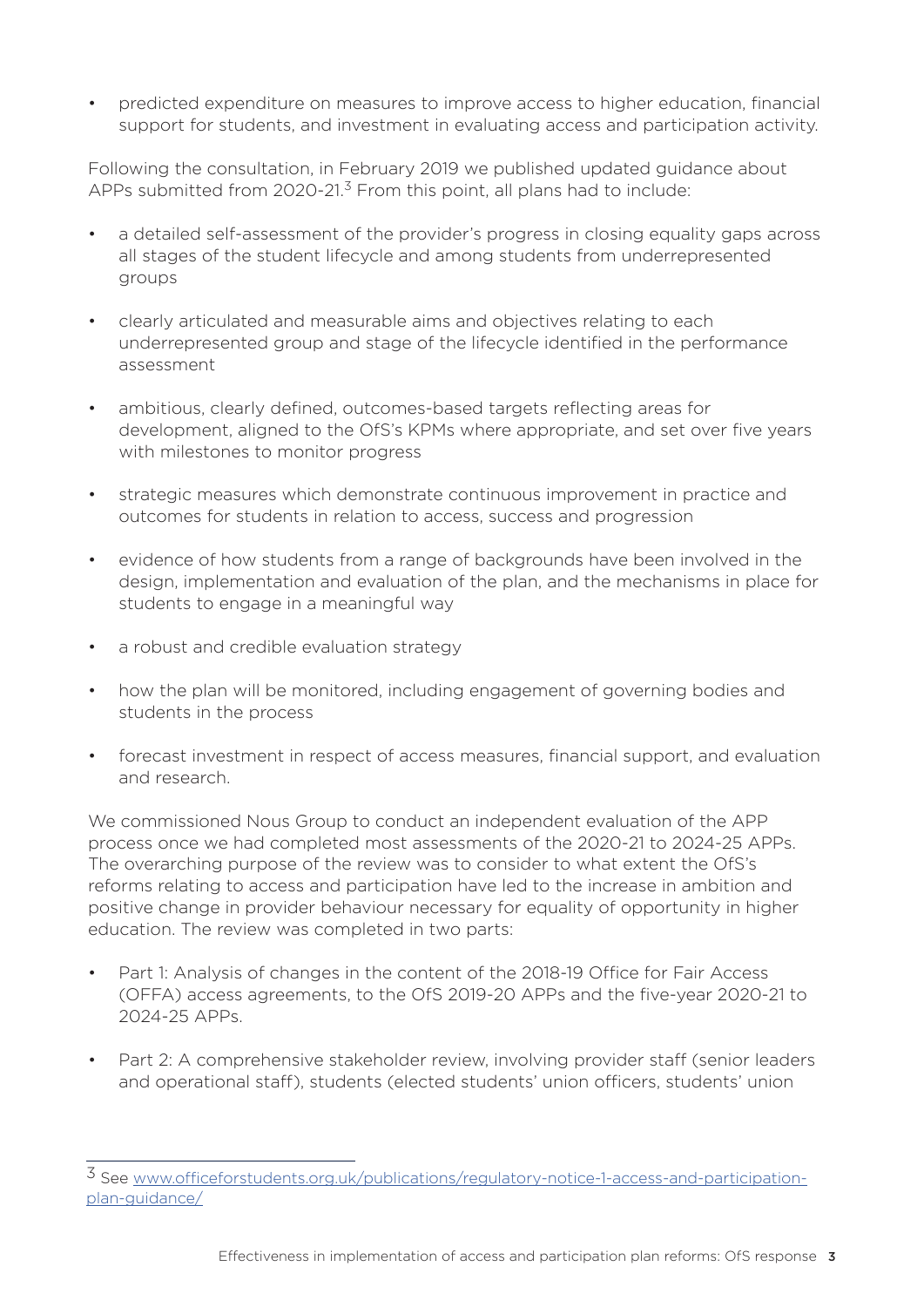staff and student representatives), and sector representative bodies, to understand whether regulatory changes and the OfS guidance and actions have resulted in changes in behaviour that reflect a greater ambition and commitment to access and participation.

Our response in this report relates to the findings from Part 2.

The evaluation complements our own analysis of 2020-21 to 2024-25 APPs.4

<sup>4</sup> See www.officeforstudents.org.uk/publications/transforming-opportunity-in-higher-education/

<sup>4</sup> Effectiveness in implementation of access and participation plan reforms: OfS response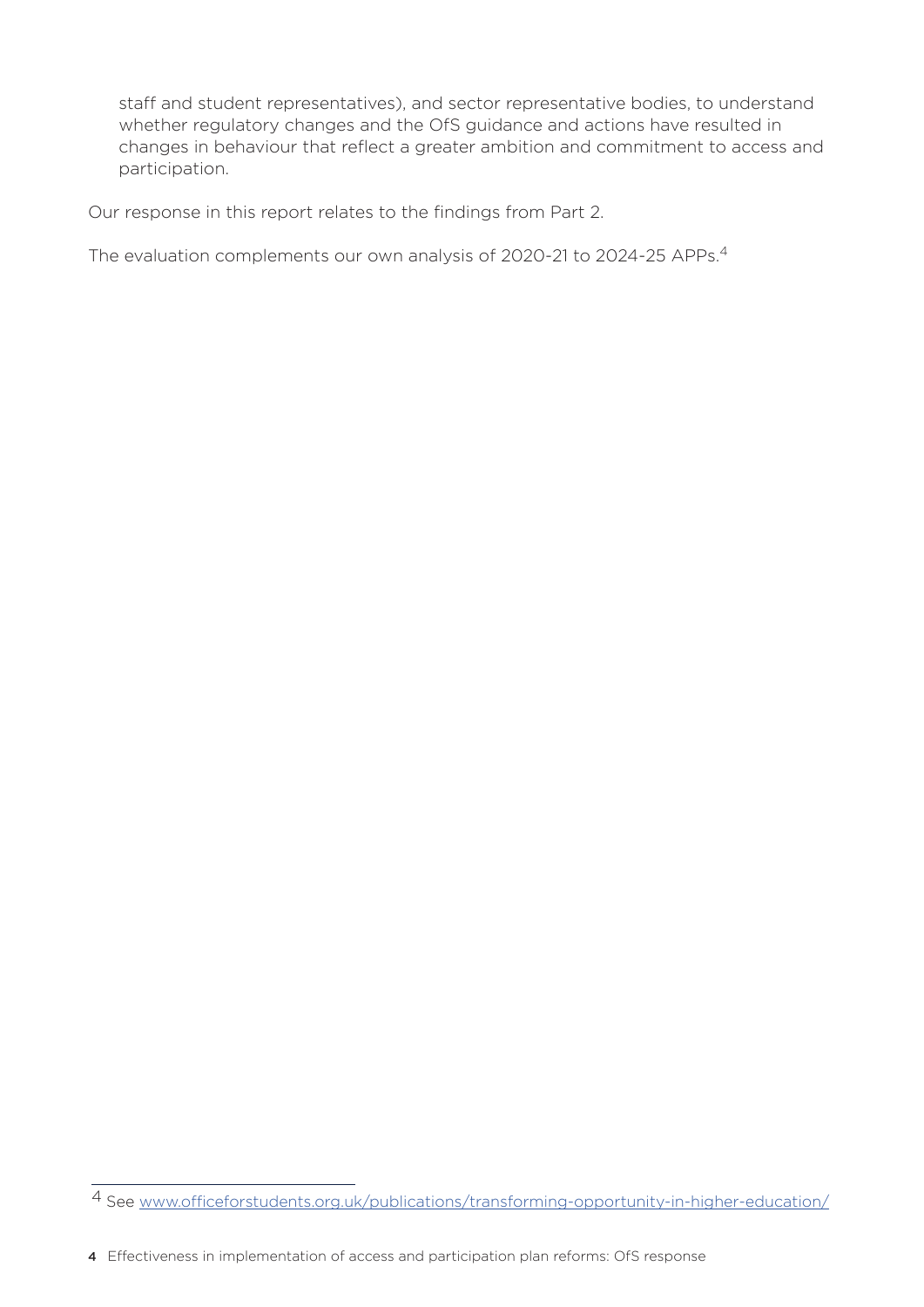## **Overview**

The independent evaluation by the Nous Group supports the OfS's own evaluation of its reforms to APPs.<sup>4</sup> Both show that the sector has set out more ambitious commitments that support underrepresented students to access, succeed in and progress from higher education.

The independent evaluation found that the OfS's reforms were one of the main causes for this increased ambition. Most notably:

- The main elements of the reforms we put in place, such as the move to five-year plan approval, outcomes-based targets, a focus on whole-provider approach, and being part of the registration process, have significantly contributed to the engagement of senior management and increased ambition within APPs.
- There has been significantly more robust evaluation which has underpinned providers strategic measures.
- Student engagement in the development and delivery of APPs has significantly increased following the reforms.
- The support resources we put in place, such as guidance documents (notably regulatory notice 1), briefings and telephone surgeries, were helpful to providers in understanding our expectations and requirements.

#### Delivering on access and participation ambitions

Condition A1 sets out that providers intending to charge fees above the basic amount to qualifying persons on qualifying courses must:

- a. Have in force an access and participation plan approved by the OfS in accordance with HERA.
- b. Take all reasonable steps to comply with the provisions of the plan.

While we welcome the increased ambition in APPs, our priority is to ensure that providers deliver the commitments set out in them. We note that the evaluation highlighted that providers would like more clarity on the actions and sanctions we may take if commitments and target milestones in the APPs are not met. We note that regulatory notice 1 sets out how we will monitor progress against APPs.<sup>5</sup> Further, in a letter regarding 2019-20 APP monitoring published after this evaluation was conducted, we set out the actions we may take if providers do not take all reasonable steps to deliver the commitments in their plan.

This letter stated that:

 'Where we are concerned that a provider may not have taken all reasonable steps to comply with the provisions of its plan, we may request further information to

<sup>5</sup> See www.officeforstudents.org.uk/publications/regulatory-notice-1-access-and-participationplan-guidance/ at page 13.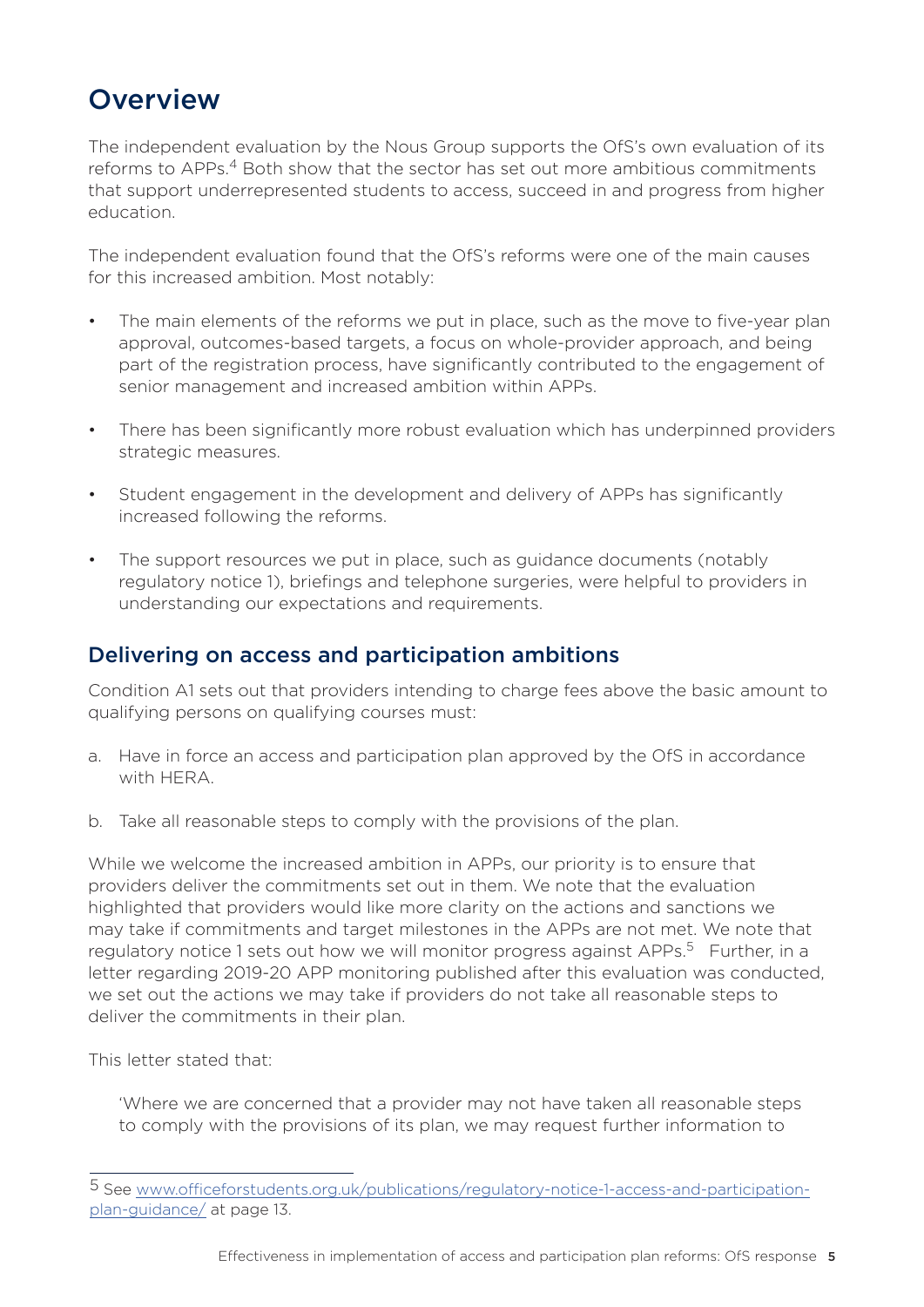assess the steps that have been taken by the provider. We may consider further interventions, including the imposition of a specific ongoing condition of registration to ensure that reasonable steps are taken and sufficient progress made. If we are concerned that a provider has not taken all reasonable steps on the basis of the information it has received through annual monitoring, we will contact the provider to seek further evidence of compliance.

'Where the OfS determines that a provider has not taken all reasonable steps and we intend to impose a sanction or otherwise reach a formal finding of non-compliance, we will inform a provider of our provisional decision and provide the opportunity for representation in line with the relevant provisions of HERA.' <sup>6</sup>

More information on the full range of regulatory sanctions available to the OfS, such as specific conditions of registration and financial penalties, can be found in regulatory advice  $15<sup>7</sup>$  and the OfS regulatory framework.<sup>8</sup>

#### The coronavirus pandemic and underrepresented students

We are mindful of the disproportionate impact the coronavirus (COVID-19) pandemic is having on underrepresented groups and that providers have had to adapt the commitments in their APPs because of the pandemic. Through engagement with the sector and students, we are aware of the challenges, such as student hardship, barriers to face-to-face engagement with schools and students, the resources needed for blended and online learning and labour market constraints affecting progression into some employment sectors. However, we also recognise the pandemic has led to some positive outcomes, including high levels of demand for higher education from the lowest participation groups and mature students, and innovations in practice, such as greater flexible learning opportunities.

Engagement with the sector and students has reinforced the importance of prioritising support for underrepresented and vulnerable students and has informed our approach to monitoring 2019-20 APPs. It is important that we continue to understand the impact the pandemic has had on students and the delivery of providers' APPs across the sector. We will therefore collect information on the impact of COVID-19 on the delivery of 2019- 20 APPs and on commitments made in 2020-21 to 2024-25 APPs through our 2019-20 monitoring process, which is taking place in spring 2021.

<sup>6</sup> See www.officeforstudents.org.uk/publications/monitoring-of-access-and-participationplans-2019-20/

<sup>7</sup> See www.officeforstudents.org.uk/publications/regulatory-advice-15-monitoring-andintervention/

<sup>8</sup> See www.officeforstudents.org.uk/publications/securing-student-success-regulatoryframework-for-higher-education-in-england/

<sup>6</sup> Effectiveness in implementation of access and participation plan reforms: OfS response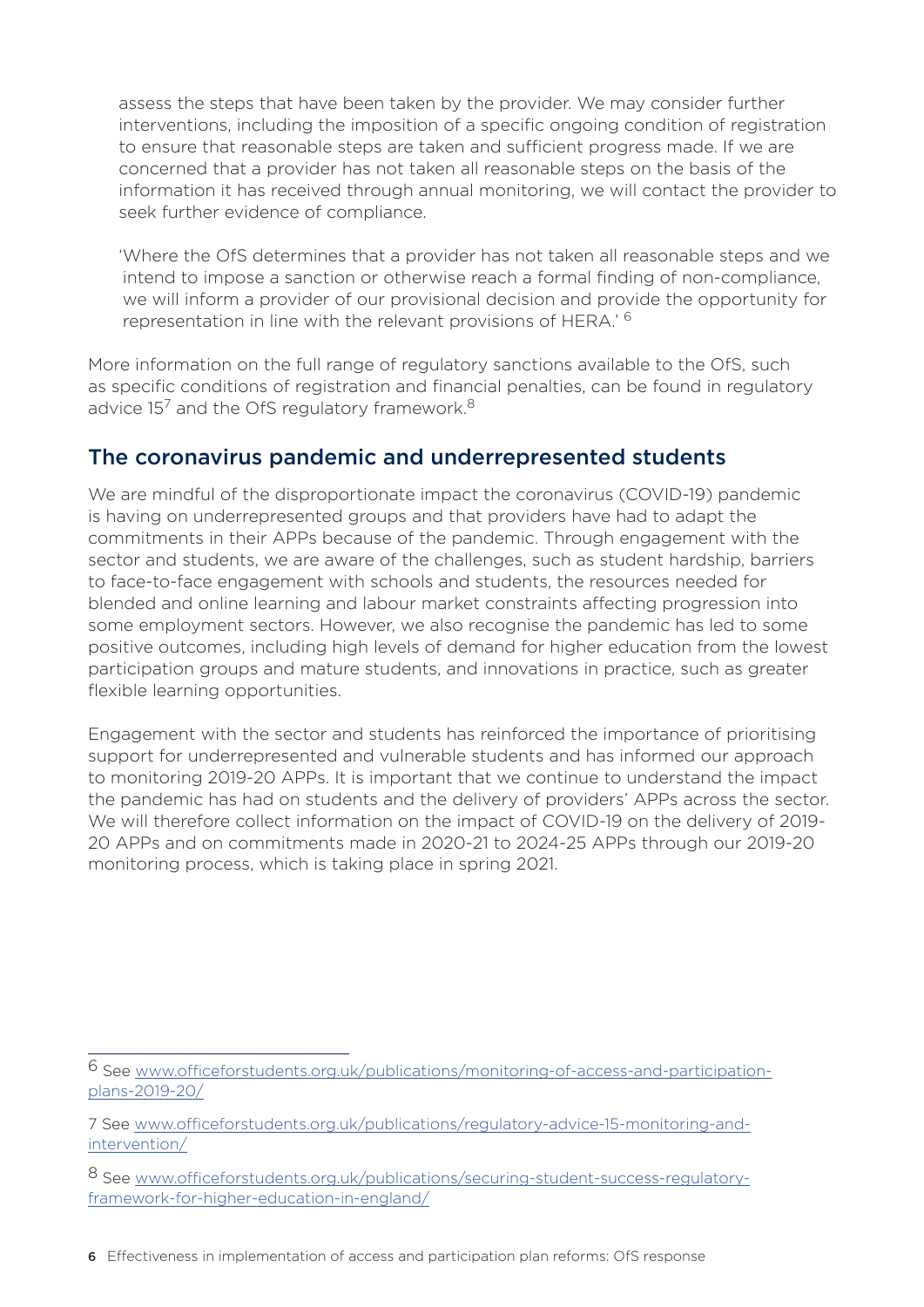In the 26 November 2020 letter referred to above we also set out our position regarding how we will monitor 2019-20 APPs in the context of the COVID 19 pandemic:

 'If a target or milestone has been missed and the commitments made in the plan relevant to that target not delivered or only partially delivered as a result of the pandemic, we expect you to have a clear and robust rationale, and to have explored reasonable alternatives. It will be useful in that explanation to consider what progress had been made to deliver those commitments prior to the lockdown announced on 23 March 2020'.<sup>9</sup>

<sup>9</sup> See www.officeforstudents.org.uk/publications/monitoring-of-access-and-participationplans-2019-20/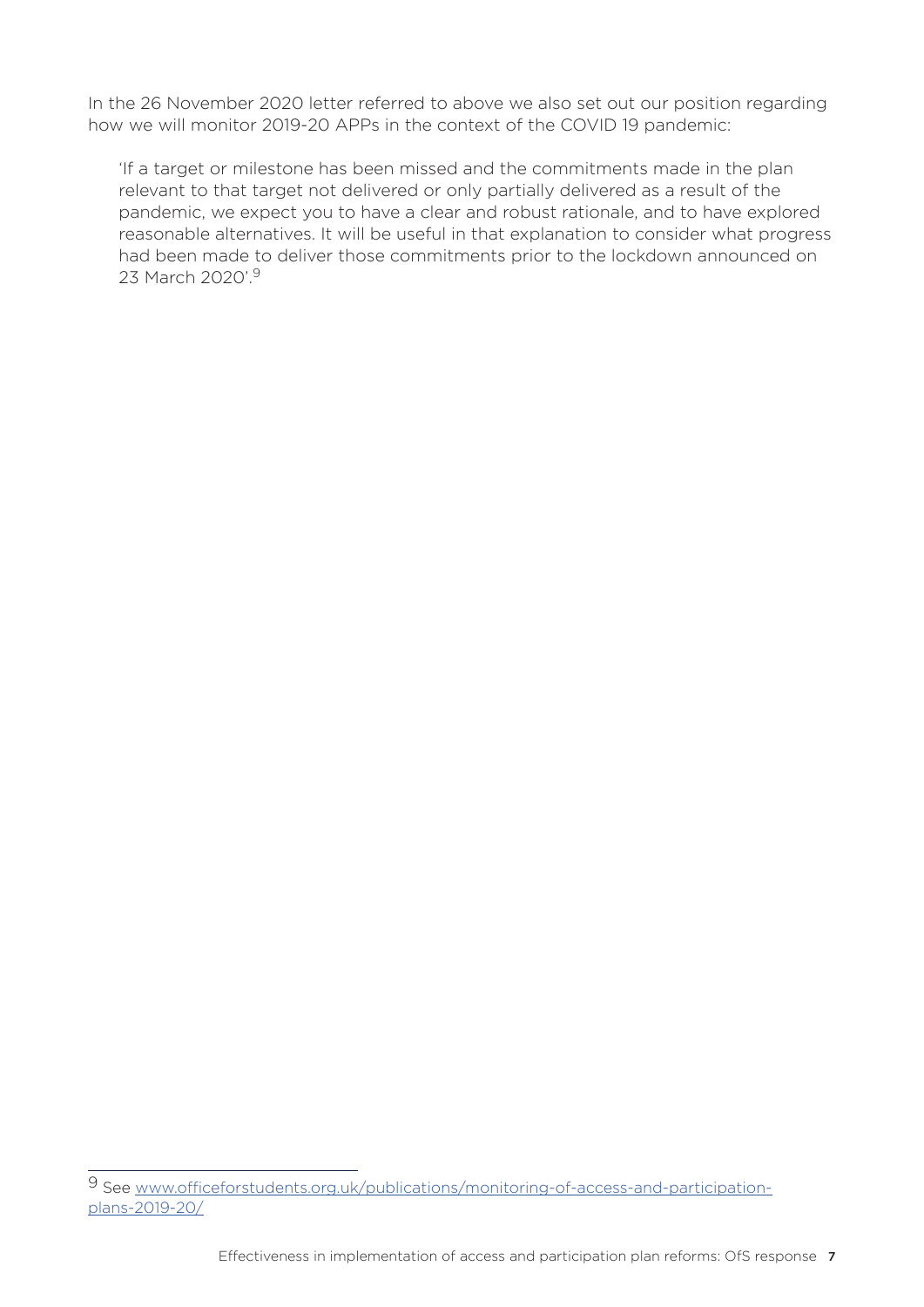## Key themes and findings identified in the evaluation

Alongside the report's many positive findings, we acknowledge some of the challenges that it has raised.

#### **Increased senior leadership oversight**

There is now a greater strategic priority given to access and participation at the highest levels in providers. A significant cause for this has been changes in regulation, which required governing bodies and senior leaders to have greater accountability and oversight of APPs.

#### OfS response

We welcome the increased engagement of senior leaders and governing bodies in access and participation across the sector and that it has been given greater strategic priority. For example, the evaluation found that senior leaders had been more engaged with supporting the planning, implementation, delivery and monitoring and evaluation of APPs compared with before the reforms. We are also encouraged by increased scrutiny from governing bodies.

In the regulatory framework we state that one of the behaviours that may indicate compliance with ongoing condition A1 is that a provider's governing body is appropriately engaged with monitoring of performance against the provisions of its  $APP<sup>10</sup>$ 

In Regulatory advice 6: How to prepare your access and participation plan - effective practice advice, we state that access and participation objectives and targets are more likely to be achieved when providers have a clear organisational-wide commitment to access and participation, including leadership from senior management and governing bodies.<sup>11</sup> In our effective practice topic briefings, we have provided advice and examples of how governing bodies can have effective oversight of their provider's APP.<sup>12</sup>

We will continue to engage with senior leaders and governing bodies about their APP commitments. This will include initiating engagement with providers that are at risk of not meeting our regulatory requirements in respect of access and participation, and responding to requests from providers and their representative bodies.

<sup>10</sup> See www.officeforstudents.org.uk/publications/securing-student-success-regulatoryframework-for-higher-education-in-england/, p.84

<sup>11</sup> See www.officeforstudents.org.uk/publications/regulatory-advice-6-how-to-prepare-youraccess-and-participation-plan-effective-practice-advice/

<sup>12</sup> See www.officeforstudents.org.uk/advice-and-guidance/promoting-equal-opportunities/ effective-practice/governing-bodies/

<sup>8</sup> Effectiveness in implementation of access and participation plan reforms: OfS response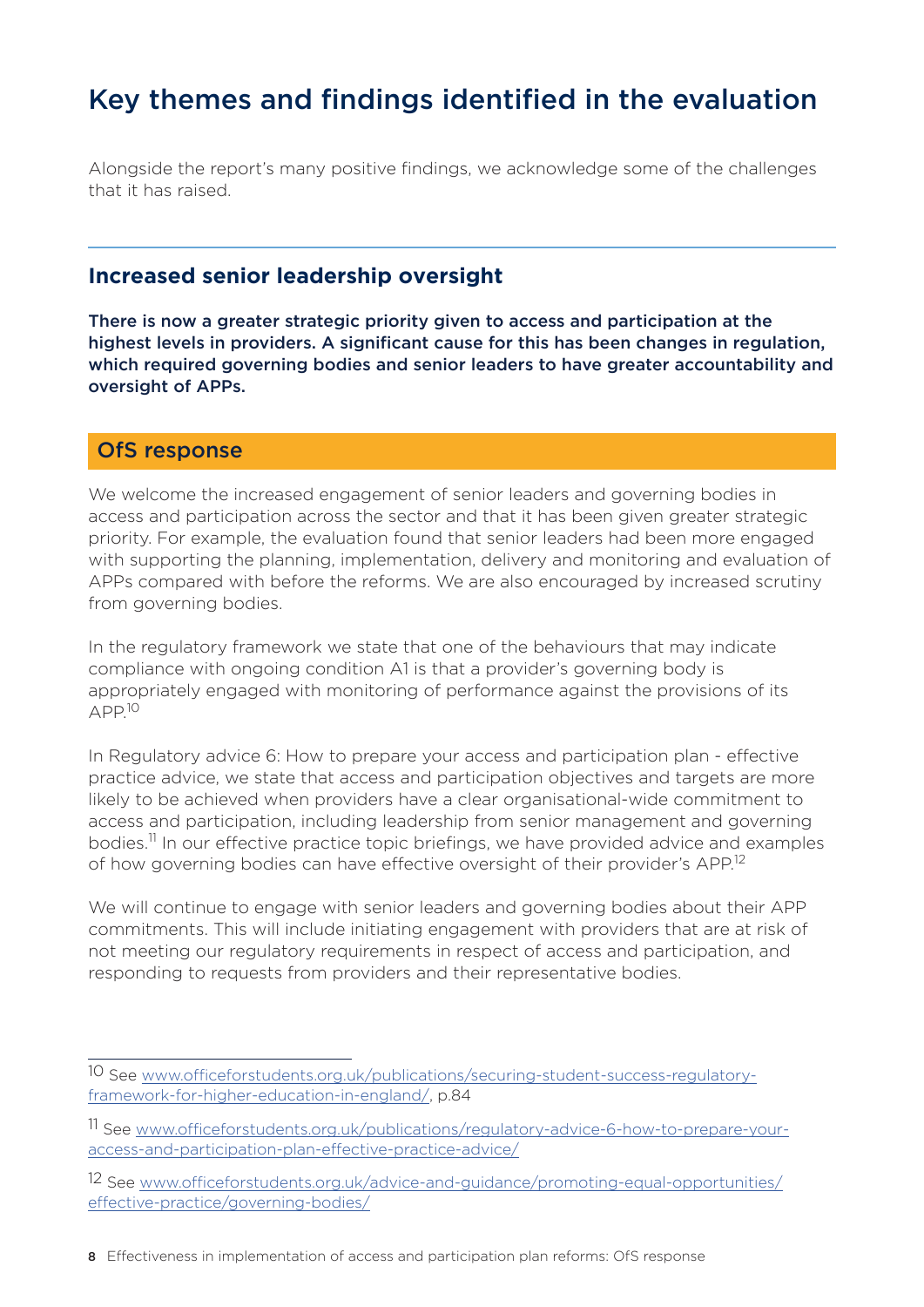#### **OfS key performance measures and APP targets and objectives**

The evaluation found that providers set ambitious and stretching targets to reduce gaps for underrepresented groups, but there have been some misconceptions from providers regarding our approach to sector-wide KPMs.

#### OfS response

In regulatory notice 1 we specify the range of student groups which we have identified as being underrepresented in higher education and which should be a focus of APPs.<sup>13</sup>

The OfS KPMs are ambitious targets the OfS has set for itself and the sector, which reflect some of the largest and most persistent equality gaps in higher education. But our APP guidance (regulatory notice  $1$ )<sup>14</sup> explains that we expect providers to take account of the OfS KPMs and align their targets to them where appropriate.

During our discussions with providers, we challenged those that had most progress to make in closing their equality gaps. Furthermore, we encouraged greater ambition in the setting of targets where we considered providers would be able to meet them due to the measures contained in their plans. This meant providers' plans having well-evidenced, strategic approaches. The plans set out the measures the provider would put in place, as well as the strategy to evaluate those measures so that there is continuous improvement in relation to both practice and student outcomes. In tandem, these elements of the plan give confidence about its delivery, subject to providers taking all reasonable steps to deliver on their commitments.

We encouraged providers to use the national access and participation dataset made available and were clear that they should develop their own self-assessment of performance. Use of the national access and participation dataset should help determine the student groups and stages of the lifecycle for which each provider has the largest gaps, the targets they should set and the measures they should implement, which should reflect their specific location and context.

Further details about the OfS's KPMs can be found in the report detailing the outcomes of the access and participation reforms consultation<sup>15</sup> and on our website.<sup>16</sup>

We will work with any provider that would like to apply to vary its APP in order to strengthen it with regards to any underrepresented group, including to respond to new imperatives arising from the pandemic. We are also developing the access and participation dataset to include more measures and intersections of measures.

16 See www.officeforstudents.org.uk/about/measures-of-our-success/participation-performancemeasures/

<sup>13</sup> See www.officeforstudents.org.uk/publications/regulatory-notice-1-access-and-participationplan-guidance/ p, 16-17.

<sup>14</sup> See www.officeforstudents.org.uk/publications/regulatory-notice-1-access-and-participationplan-guidance/

<sup>15</sup> See www.officeforstudents.org.uk/publications/a-new-approach-to-regulating-access-andparticipation-in-english-higher-education-consultation-outcomes/ for more information.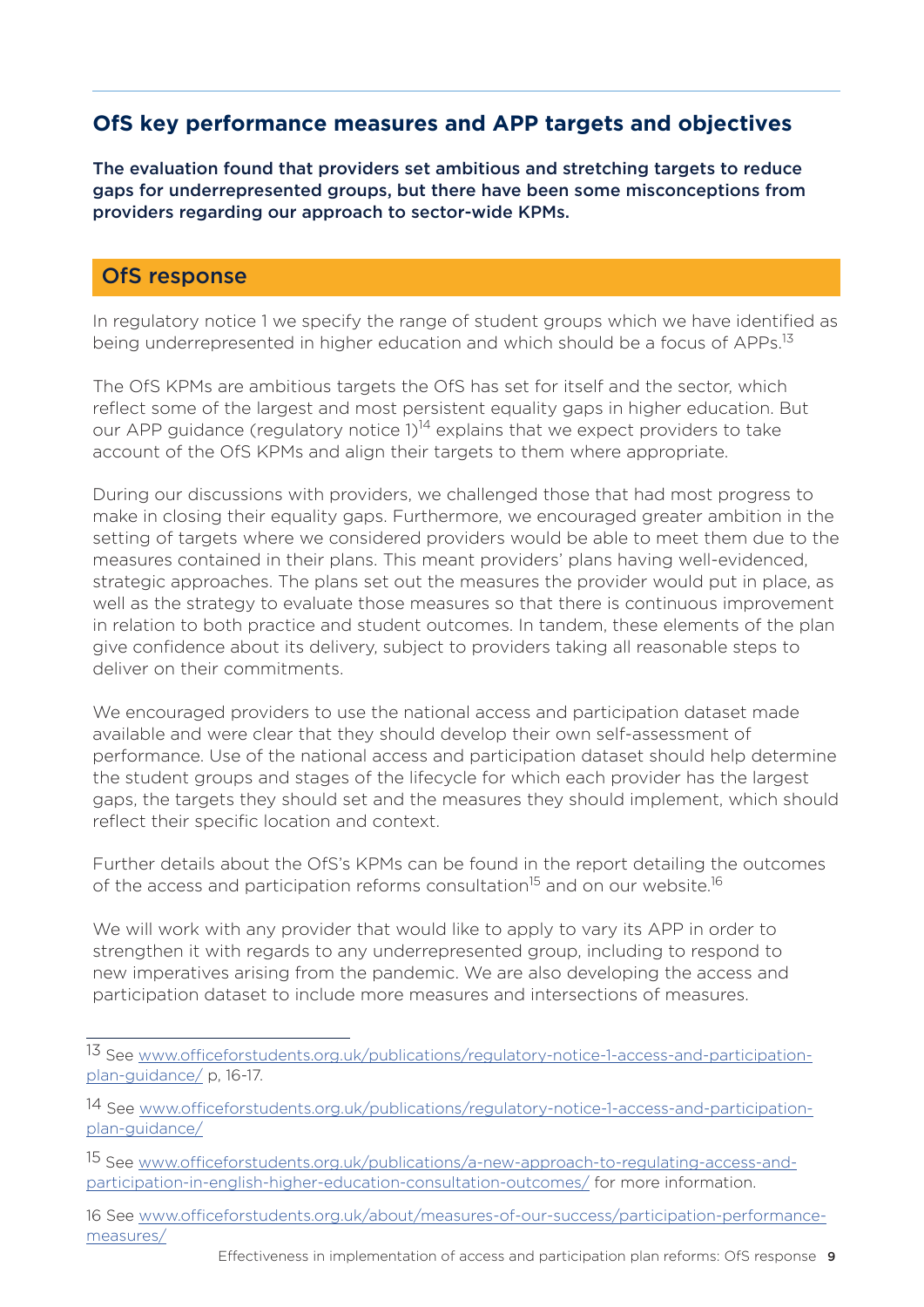#### **Competition for underrepresented students**

Concerns were expressed that meeting ambitious and stretching access targets will create competition between providers for recruiting students and undermine collaboration. There is an increased desire for more sharing of effective practice in the sector.

#### OfS response

In developing our approach to access and participation regulation, we have had regard to the OfS's general duties – see section 2 of HERA. Section 2(1)(c) sets out the need to have regard to 'the need to encourage competition between English higher education providers in connection with the provision of higher education where that competition is in the interests of students and employers, while also having regard to the benefits for students and employers resulting from collaboration between such providers'. Regulatory notice 1 states that the OfS 'encourages collaborative targets being set in partnership with other providers to address national, regional and local priorities.' We are encouraged by the level of collaboration already described in APPs. For example, the providers involved in the Realising Opportunities programme have set a collaborative target to improve access to research intensive universities.<sup>17</sup>

Alongside this, the OfS is supporting collaborative approaches to access and participation where this is needed for activity that could not be delivered by a single university or college. This is demonstrated by the commitment made to the Uni Connect programme and the development of outreach hubs in each area. We have also established TASO (the Centre for Transforming Access and Student Outcomes in HE)<sup>18</sup> and we are working with the higher education tracking services to develop further the data and systems needed to understand the destinations from outreach work, regardless of which university or college has delivered the activity.

We will continue to explore this issue in dialogue with providers and partnerships. This could include providers:

- Working longer-term and collaboratively to achieve their targets, for example through local partnerships, including with schools and colleges.
- Looking at how to define and understand the context in which grades have been achieved and what support may be provided before entry to higher education, with the aim of supporting a wider range of students who have the potential to succeed in higher education.
- Making provision more accessible to mature students, rather than focussing on 18–19 year-olds as the only source of students to achieve targets.

<sup>17</sup> See https://www.officeforstudents.org.uk/publications/transforming-opportunity-in-highereducation/ paragraphs 158 to 165

<sup>18</sup> See taso.org.uk/

<sup>10</sup> Effectiveness in implementation of access and participation plan reforms: OfS response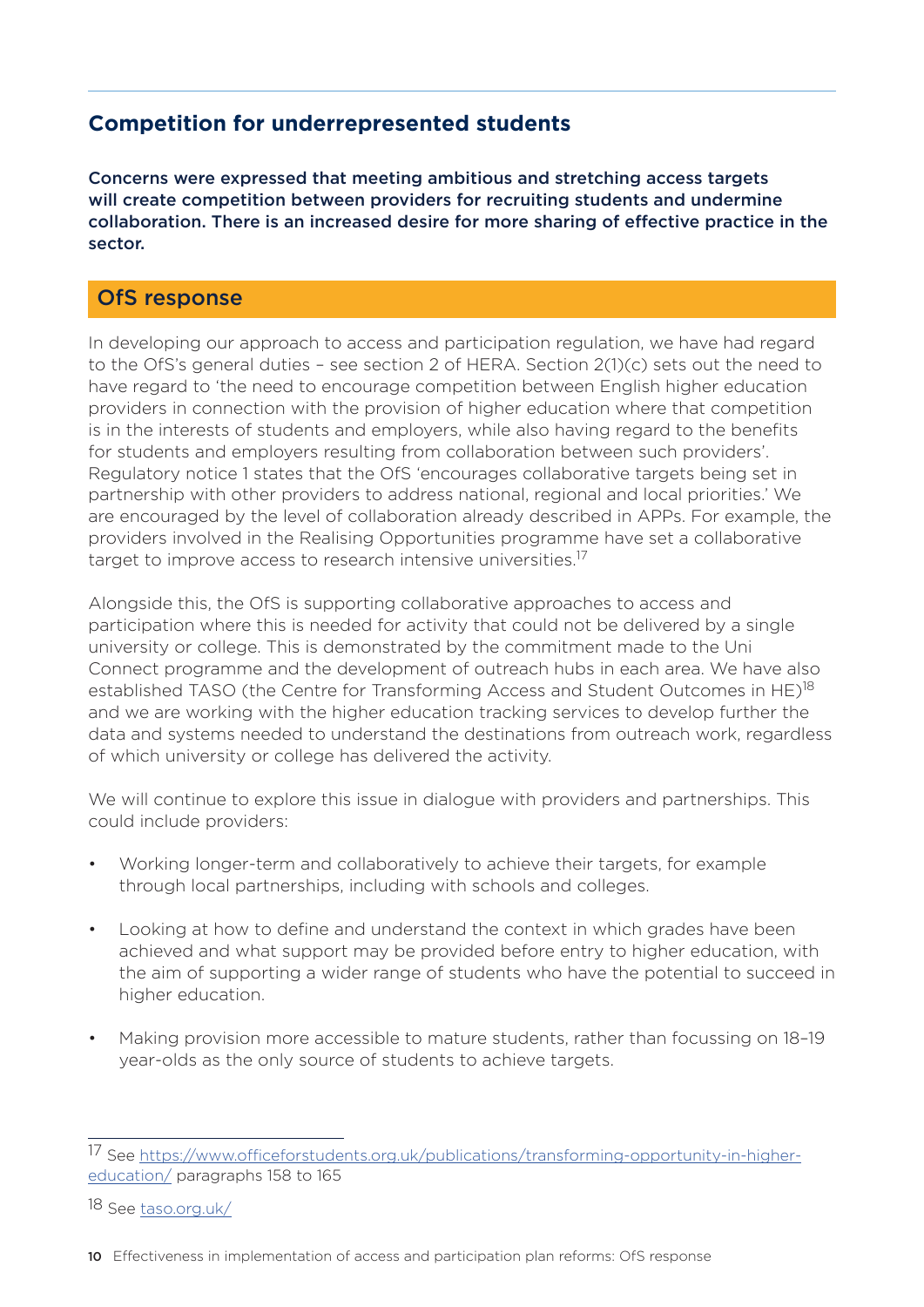• Working with further education partners to facilitate different pathways into higher education, which could appeal to students for whom the traditional three-year degree route may not be suitable. These pathways could include higher and degree apprenticeships, level four and five provision, higher technical courses, and could be particularly attractive to mature students.

We want to facilitate and encourage the sharing of good practice between providers in access and participation, so have published on our website effective practice advice on how providers can support a range of underrepresented groups.<sup>19</sup>

#### **Student engagement**

Students were more meaningfully engaged in the development and delivery of plans after the reforms. Nearly 80 per cent of providers which responded to the evaluation mentioned that student engagement had moderately or greatly increased compared with previous years.

These findings from providers align with the student respondents who generally agreed that they had more opportunities to engage in the development and delivery of the plan. However, in some cases students reported that they found engagement in APPs to be tokenistic.

The evaluation also highlighted that the timescales had led to challenges for some providers in being able to effectively engage with their students in the plan development.

#### OfS response

The Higher Education (Access and Participation Plans) (England) Regulations 2018 state that in deciding whether to approve a plan, the OfS must have regard to:

- a. Whether the governing body of the institution provided its students with an opportunity to express their views about the content of the plan before it was submitted for approval.
- b. If it provided such an opportunity and received views from its students in response, what steps were taken subsequently by the governing body in relation to the plan.<sup>20</sup>

Further, in regulatory notice 1, we state a provider's APP must demonstrate how their students have had the opportunity to express their views about the content of the plan before it was submitted for approval, and what steps were taken as a result. If the

<sup>19</sup> See www.officeforstudents.org.uk/advice-and-guidance/promoting-equal-opportunities/ effective-practice/

<sup>20</sup> See www.legislation.gov.uk/ukdsi/2018/9780111162422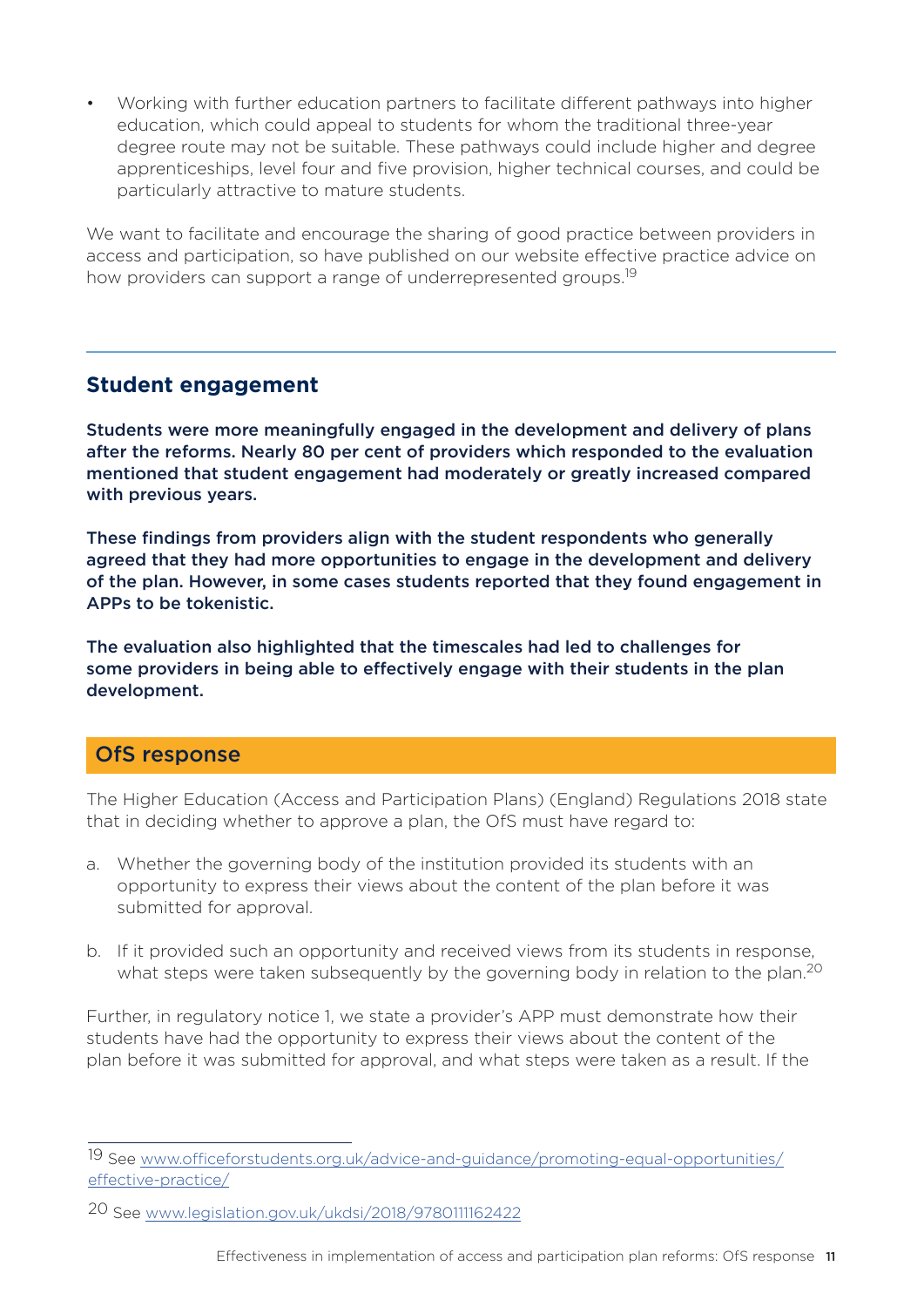views of students have not resulted in any steps being taken, the plan must include an explanation of why students' views have not been followed.<sup>21</sup> It also states an APP must include information on how students are engaged with the monitoring of the performance and provisions of the plan.<sup>22</sup>

In our effective practice topic briefings, we have provided advice and examples of how providers can effectively engage with their students in the development and delivery of  $APP<sub>s</sub>$ <sup>23</sup>

We have also given students a prominent role in the development of the 2019-20 monitoring process. Students attended and contributed to roundtables we held with the sector to gain insight on the impact of COVID-19 on access and participation, which helped to inform our monitoring approach. We also engaged with students in the development of the student submission – an independent and optional report which enables students to reflect and comment on progress made by their university or college in delivering their  $APP<sup>24</sup>$ 

#### **Evaluation**

There are moves towards more evidence-informed, whole-provider approaches to access and participation with increased focus on evaluation.

Some providers were confused by explanations of a 'theory of change', and this resulted in some variation in the ways it was represented in APPs.

The evaluation reported concerns, particularly from smaller providers, in respect of their capacity and capability to carry our effective evaluation activity. However, it is also the case that many small providers included ambitious evaluation strategies in their APPs.

#### OfS response

We will reflect on how we could explain more comprehensively what we would expect a provider's theory of change to cover and will make sure this is communicated in an accessible way. Regulatory notice 1 outlines that a plan should:

• use an evidence base to identify the key issues

22 See www.officeforstudents.org.uk/publications/regulatory-notice-1-access-and-participationplan-guidance/ p.35.

23 See www.officeforstudents.org.uk/advice-and-guidance/promoting-equal-opportunities/ effective-practice/student-engagement-and-consultation/examples/

24 See www.officeforstudents.org.uk/publications/regulatory-notice-1-access-and-participationplan-guidance/ p.13

12 Effectiveness in implementation of access and participation plan reforms: OfS response

<sup>21</sup> See www.officeforstudents.org.uk/publications/regulatory-notice-1-access-and-participationplan-guidance/ p.30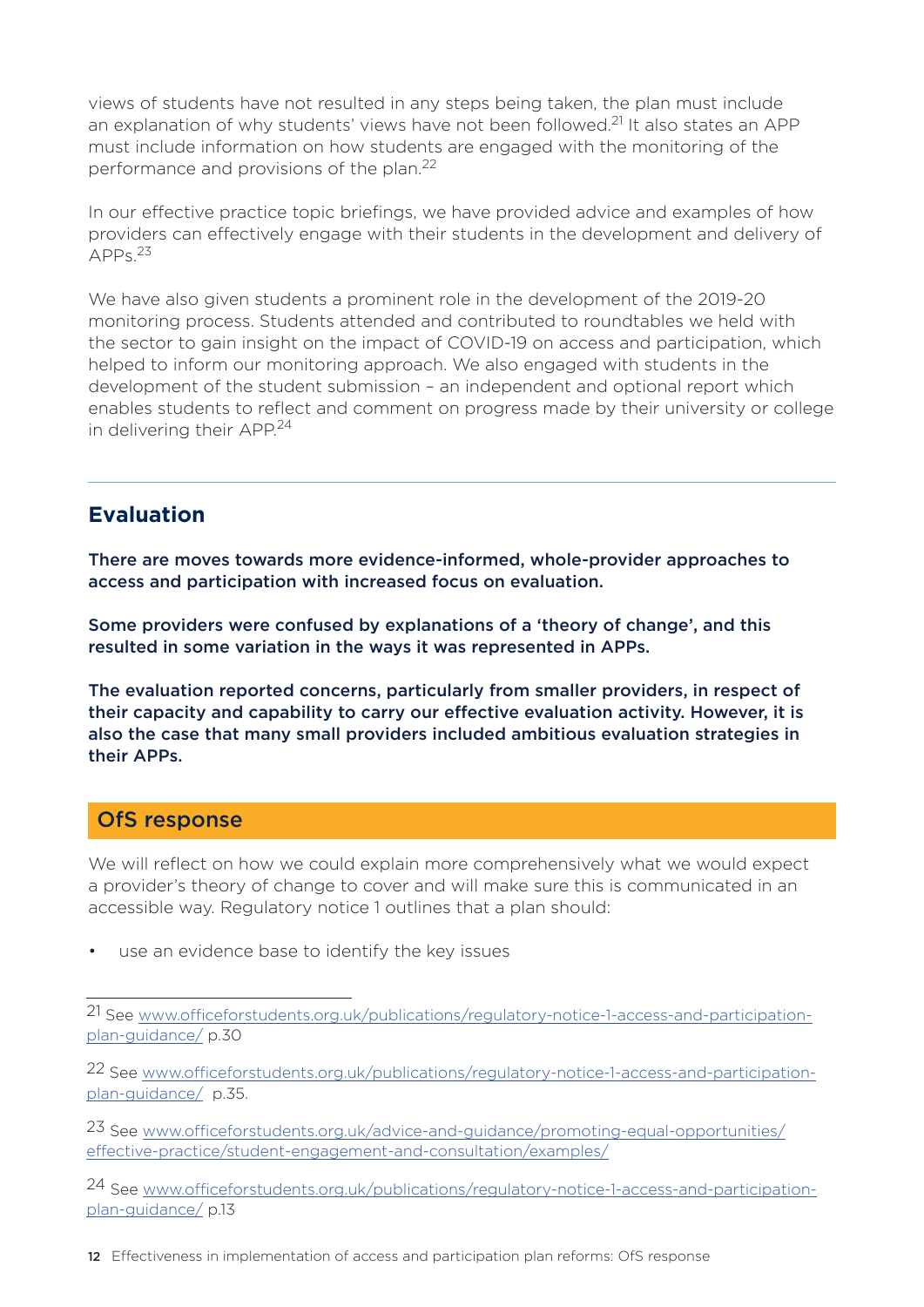- set aims and objectives relating to these issues
- create an evidence-based strategy to address the issues
- create an evaluation strategy to ensure best use of limited resource.  $2^5$

We also encourage providers to engage with TASO, which can support providers both through the work it does to identify robustly evidenced effective practice and its guidance on conducting effective evaluation.

#### **Access and participation data dashboard**

The OfS access and participation data dashboard has supported a more in-depth understanding of access and participation challenges in the provider, but smaller providers mentioned it was less useful for them, due to data limitations.

#### OfS response

The OfS access and participation data dashboard is published annually as official statistics and is subject to ongoing development and enhancement as it is updated. We welcome feedback and suggestions about the ongoing development of the dashboard through the feedback form on our dashboard webpages.<sup>26</sup>

We will continue to develop the OfS access and participation data dashboard at both a provider and sector level. In 2020, we added information about student's eligibility for free school meals when they were in school. We plan to introduce additional characteristics at sector level later in 2021, such as those reporting on a student's Associations Between Characteristics quintile,<sup>27</sup> their household residual income, and whether they have experience of care.

Three and five-year aggregate data will be available on the dashboard from March 2021. This will allow us to report more data for small providers, while ensuring that the statistics we produce are reliable, appropriate for use, and mitigate the risks of disclosing information about individuals. This may help small providers overcome data limitations and allow them to set meaningful objectives and targets for underrepresented groups. However, where providers have reportable data using absolute gaps for individual years in the time series, we would continue to expect providers to use this data as opposed to aggregate data.

<sup>25</sup> See www.officeforstudents.org.uk/publications/regulatory-notice-1-access-and-participationplan-guidance/ p.18

<sup>26</sup> See survey.officeforstudents.org.uk/s/appdatadashboard/

<sup>27</sup> See www.officeforstudents.org.uk/data-and-analysis/associations-between-characteristics-ofstudents/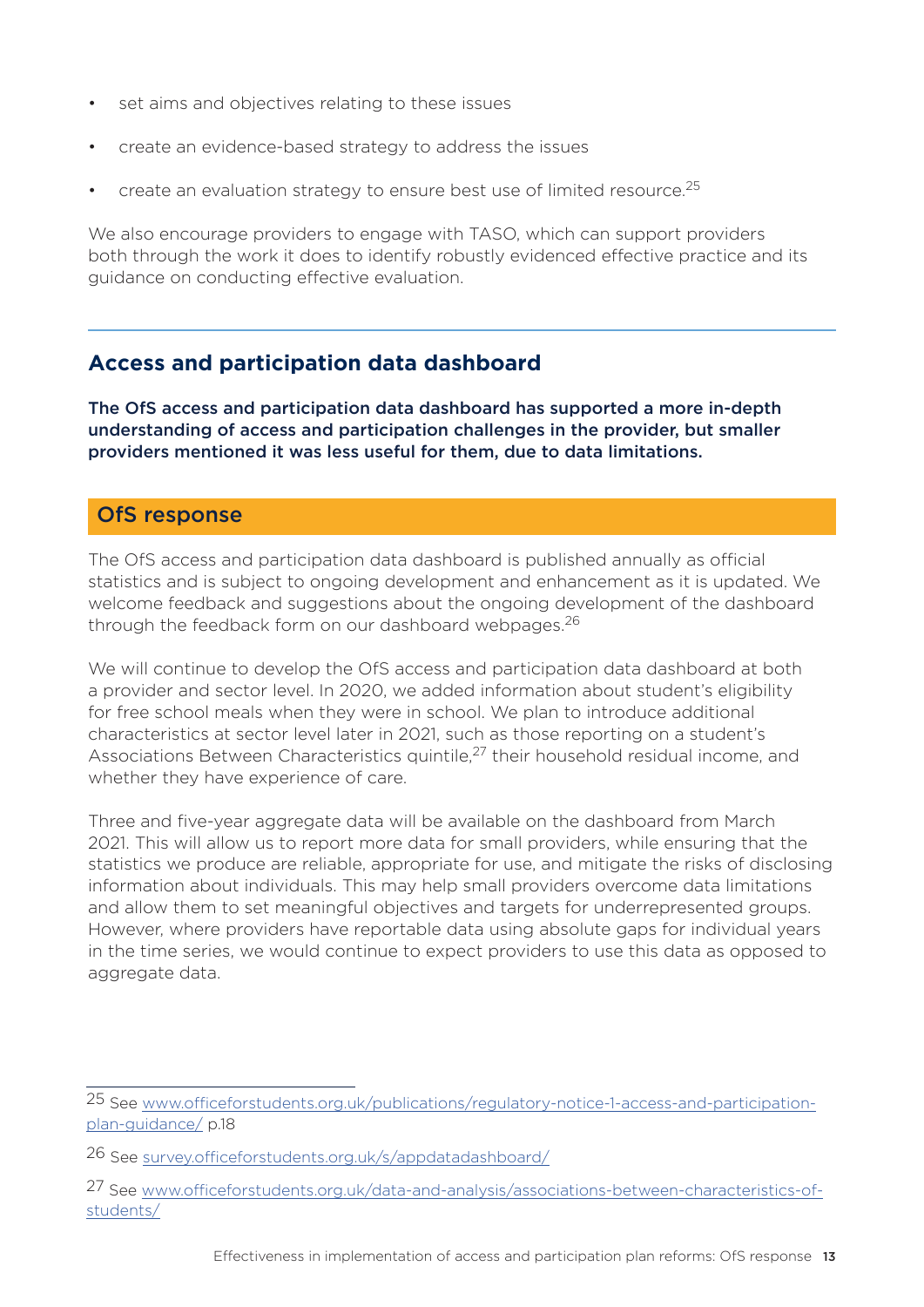As an official statistics producer, we are committed to producing statistics that are relevant, accessible, and clear to users. We have redesigned the OfS access and participation data dashboard with a view to making it easier to use.<sup>28</sup> We have an important role to play in reducing data burden and improving the data landscape for access and participation for all providers and are committed to innovate and adopt best practise where we can.

We will continue to work with DfE, UCAS and HESA to explore possible ways to facilitate better access to individualised data for providers, such as free school meals and careexperience data. We hope this will support providers in identifying these students and providing them with targeted support throughout the student lifecycle.

#### **OfS communications**

Providers raised concerns over the tone of the OfS's communications. Many highlighted concerns that this did not facilitate a collaborative approach to tackling access and participation challenges. There was acknowledgment that as a regulator the OfS needed to take a firm tone when required to ensure compliance.

The report also highlighted that our briefing events and guidance had supported understanding of our expectations and requirements, and these were particularly valued by smaller providers. Opportunities to engage 'one on one' with OfS staff, including the Director for Access and Participation, were the most valued and useful in communicating OfS expectations.

#### OfS response

We have been reviewing the tone of our communications with the sector. In a blog published last year, our Chief Executive outlined that we believe effective regulation in the student interest requires a degree of distance from the sector, and an ability and willingness to be a dispassionate judge of what is and what is not in the interests of students. Nonetheless, we believe the relationship should entail mutual respect and, ultimately, work towards shared objectives.<sup>29</sup> All providers now have a named OfS contact for all regulatory queries.

The regulatory framework says that our conversations with providers will focus on regulatory issues and helping providers to understand our regulatory approach.<sup>30</sup> In regulatory advice 15, we state that our principles-based approach means that how we engage with registered providers is of particular importance. Any system of principles-

<sup>28</sup> See www.officeforstudents.org.uk/data-and-analysis/access-and-participation-datadashboard/

<sup>29</sup> See wonkhe.com/blogs/how-can-ofs-improve-its-regulatory-relationship-with-the-sector/

<sup>30</sup> See www.officeforstudents.org.uk/publications/securing-student-success-regulatoryframework-for-higher-education-in-england/ p.19.

<sup>14</sup> Effectiveness in implementation of access and participation plan reforms: OfS response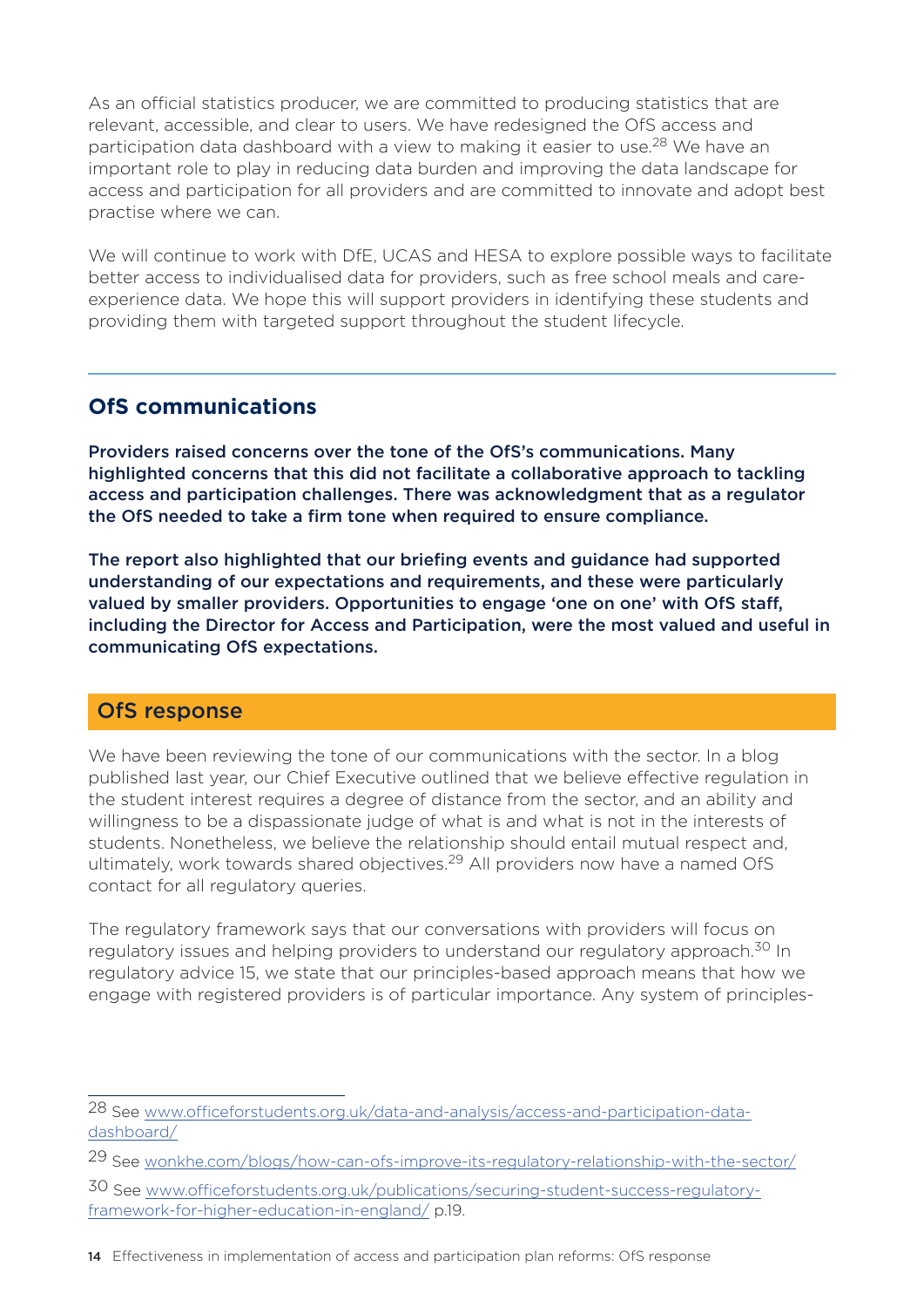based regulation must be founded on open dialogue between the regulator and the regulated about the purpose and application of the principles. Our engagement with individual providers is intended to allow us to make appropriate regulatory decisions about managing the regulatory risk associated with that provider. We will seek an open and trusting relationship with the providers that we regulate.<sup>31</sup>

#### **Providers with small numbers of higher education students**

The evaluation highlighted some of the specific challenges that providers with small higher education student numbers face when developing their APPs. Some of those providers suggested that our approach was more suited to larger higher education providers and so was experienced as being disproportionate for smaller providers.

#### OfS response

Our primary concern is equality of opportunity and ensuring that all students, regardless of provider context and size, are supported to access, succeed in and progress from higher education. Providers in the Approved (fee cap) category of the OfS Register that wish to charge tuition fees above the basic level, are fully subject to condition A1 and are required to comply with this condition of registration. Our expectations of all providers seeking approval of an APP are therefore the same. However, how those expectations are met will be dependent on a provider's size and context. So, taking a proportionate approach to the assessment of plans is important. Therefore, we will continue to review and refine our assessment processes to ensure that they are proportionate, while continuing to be rigorous and robust.

Regulatory notice 1 and the FAQs on our website related to the assessment of performance<sup>32</sup> provide advice on how to overcome issues relating to small numbers. As mentioned above, we are also reviewing the OfS access and participation data dashboard to see what more we can do to support providers who experience data suppression issues. One of the first steps is to include three-to-five-year aggregate data in the dashboard.

In recognition of the need for more tailored support for some providers, TASO is commissioning a project to support evaluation with small cohorts.

To help inform our approach to proportionality and to communicate our expectations and requirements, we have been engaging with bodies that represent smaller providers.

<sup>31</sup> See www.officeforstudents.org.uk/publications/regulatory-advice-15-monitoring-andintervention/ p.4-5.

<sup>32</sup> See www.officeforstudents.org.uk/advice-and-guidance/promoting-equal-opportunities/ access-and-participation-plans/faqs/